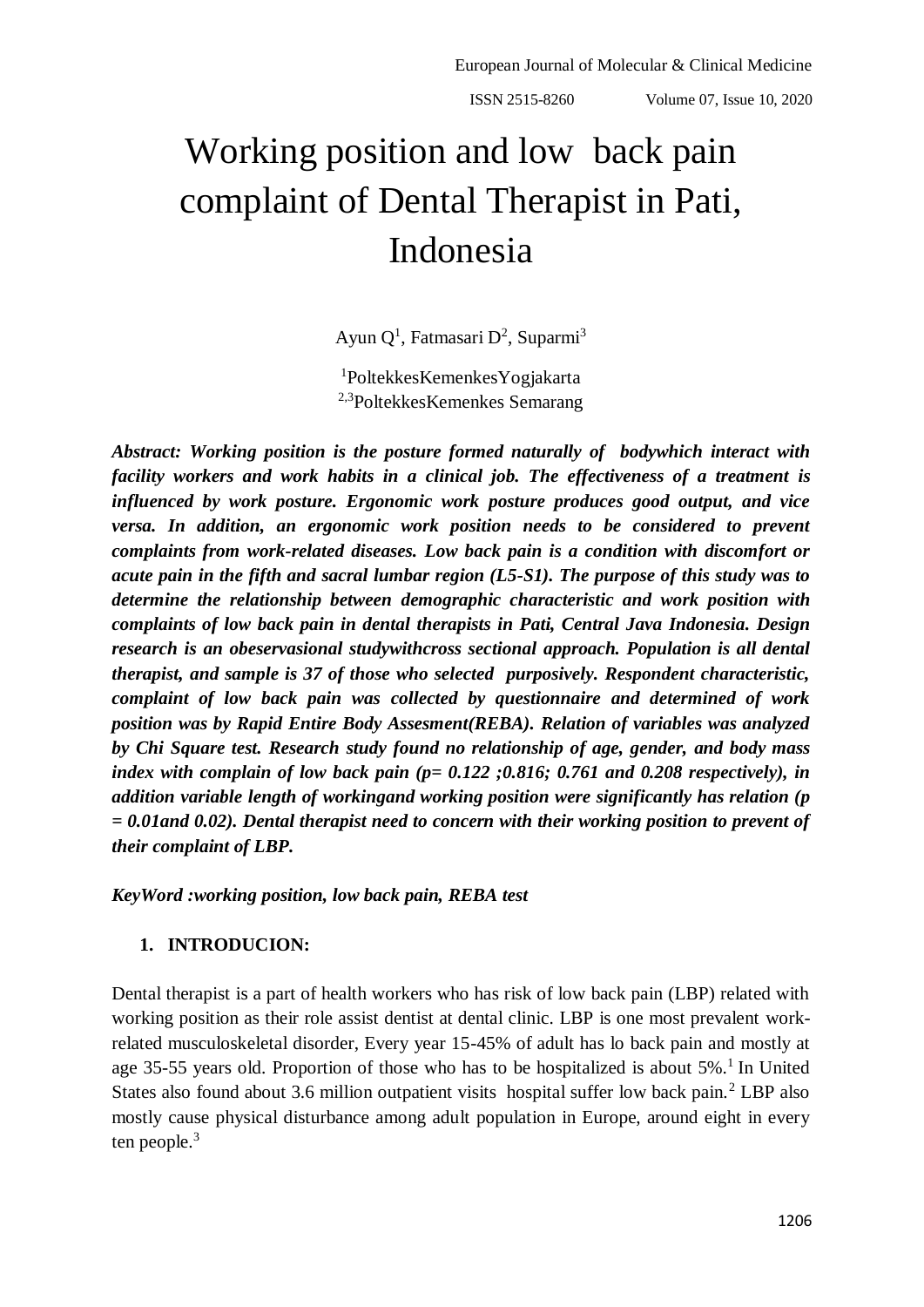ISSN 2515-8260 Volume 07, Issue 10, 2020

Activities that are not good or correct include the position when lifting heavy weights, standing for a long time and being carried out continuously, the position of looking forward with the shoulders bowed forward. This causes excessive contraction of the lower back muscles and puts excessive pressure. <sup>4</sup>Dental clinic is a collaborative work area for dentists and dental therapists in providing dental and oral health services. Each profession carries out its duties according to its authority.

Role of dental therapist in dental clinic are as dental assistant which has task tasked with helping the dentist prepare tools, control saliva, prepare materials, clean the mouth and adjust the light while a treatment procedure is being carried out. Another role as dental hygienist with task filling in medical records, performing preventive dentistry measures.<sup>5</sup> Those two roles mostly done manually which includes lifting, pushing, pulling, lifting, raising, lowering an object from a certain place or dimension and load.

The such work position results in the use of the body in certain postures that are carried out repeatedly, causing occupational diseases, one of which is low back pain. Dental therapists who experience low back pain problems will be disturbed by their work productivity. Decreased work productivity ultimately has an impact on the quality of dental and oral health services.<sup>6</sup>

Demographic, occupational and individual factors are recognized as important risk factors associated with an increasing burden of LBP among dentists. <sup>7</sup> However, limited study about dental therapist and their risk related work. Purpose of the study to find relation of age, gender, body mass index, work position and period of employment of Dental therapist and their complaint of low back pain.

# **2. MATERIAL AND METHODS:**

Research design was observasional study with cross sectional approach. Site study is at Pati regency, Central Java Indonesia with around 37 dental therapist who work at Community Health Services, Hospital and private practice. Age, gender, body mass index as characteristic of respondent and complaint of low back pain was collected with questionnaire, and their working position was observasionally using Rapid Entire Body Assesment (REBA). Age divided into 2 groups (young and old dental therapist), gender was divided into male and female, body mass index divided into 3 groups based on height and weight (thin, normal, fat); length of employement divided into 2 groups (more and less of 4 years); working position divided into 2 (high and low risks) and complaint of LBP devided into 4 levels (no pain, mild, moderate and severe pain). Three enumerators who observe respondents are dentists which already validated for their observation with REBA analyse. Statistic test for analyzing the relation among variables is Chi Square test.

# **3. RESULTS:**

Table 1. Relation of age and complaint of lower back pain

| age |         | Complaint of lower back pain | Total    | Chi         |  |        |
|-----|---------|------------------------------|----------|-------------|--|--------|
|     | No pain | Mild pain                    | Moderate | Severe pain |  | square |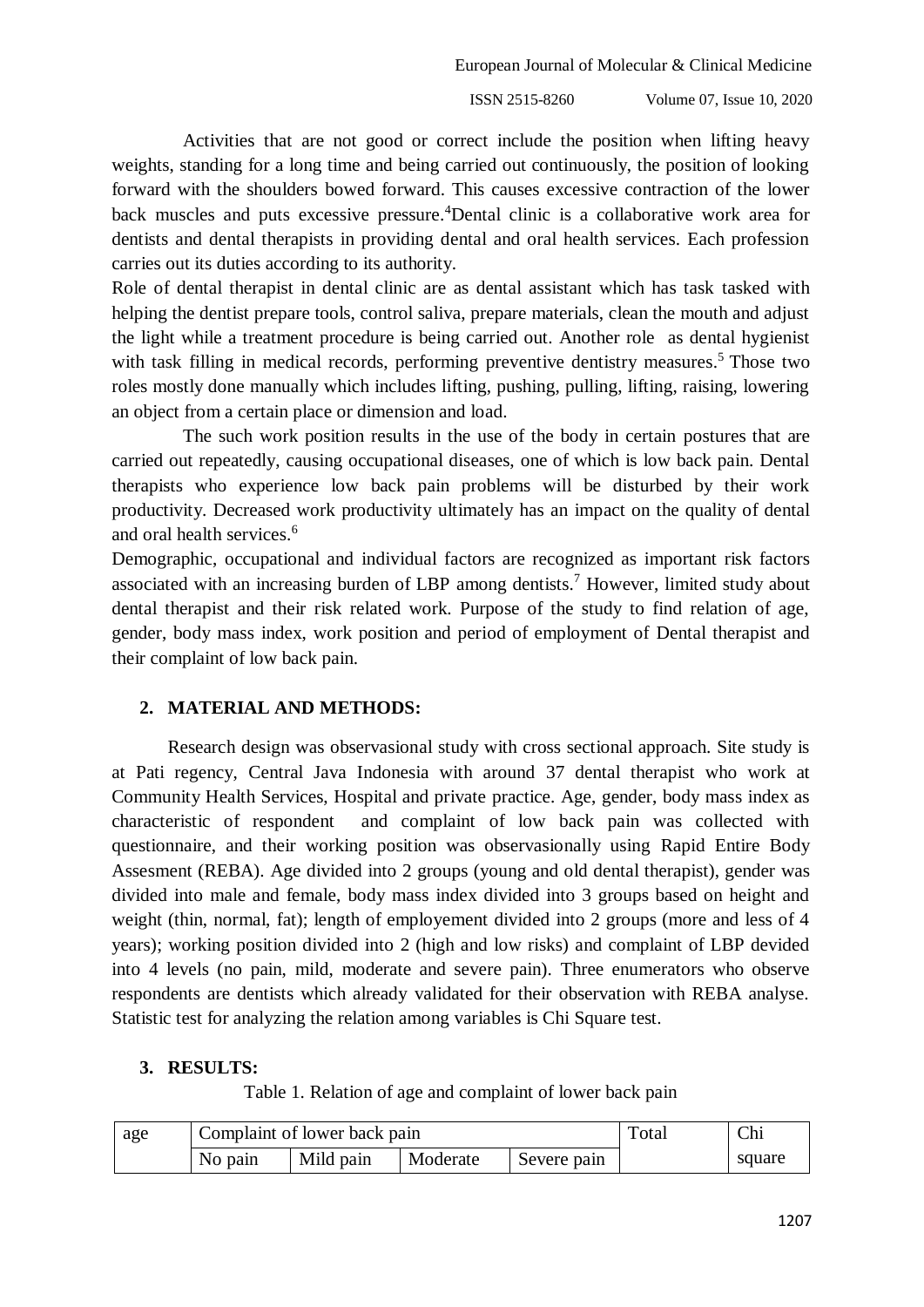Volume 07, Issue 10, 2020

|       |    |    |      |                |                  | pain |      |                |                |    |      |           |
|-------|----|----|------|----------------|------------------|------|------|----------------|----------------|----|------|-----------|
|       |    | n  | %    | n              | $\%$             | n    | %    | n              | %              | n  | $\%$ | $p=0.122$ |
|       | 35 | 6  | 40   | $\overline{2}$ | 13.3             | 7    | 46.7 | $\overline{0}$ | $\overline{0}$ | 15 | 100  |           |
| Th    |    |    |      |                |                  |      |      |                |                |    |      |           |
|       | 35 | 6  | 27.3 | $\overline{0}$ | $\boldsymbol{0}$ | 15   | 68.2 |                | 4.5            | 22 | 100  |           |
| Th    |    |    |      |                |                  |      |      |                |                |    |      |           |
| Total |    | 12 |      | ◠<br>∠         |                  | 22   |      |                |                | 37 | 100  |           |

Based on table 1, most senior respondent had mild pain (68.2%), meanwhile at yunior respondents almost same which no pain and mild pain. No relationship between age and complaint of LBP (p=0.122).

Table 2. Relation of gender and complaint of lower back pain

| Gender | Complaint of lower back pain<br>Total |      |                             |      |          |      |             |          |                |      | Chi       |
|--------|---------------------------------------|------|-----------------------------|------|----------|------|-------------|----------|----------------|------|-----------|
|        | No pain                               |      | Mild pain                   |      | Moderate |      | Severe      |          |                |      | square    |
|        |                                       |      |                             |      | pain     |      | pain        |          |                |      |           |
|        | n                                     | %    | n                           | $\%$ | n        | $\%$ | $\mathbf n$ | $\%$     | n              | $\%$ | $p=0.816$ |
| Male   |                                       | 25   | $\overline{0}$              |      | 3        | 75   | $\theta$    | $\theta$ | $\overline{4}$ | 100  |           |
| Female | 11                                    | 33.3 | $\mathcal{D}_{\mathcal{A}}$ | 6.1  | 19       | 57.6 |             | 3        | 33             | 100  |           |
| Total  | 12                                    |      |                             |      | 22       |      |             |          | 37             | 100  |           |

Table 2 shown most of respondents are female (33 of 37 dental therapists). Most of respondents, both male and female has lower back pain categorized mild pain and no relationship of gender and complain of lower back pain (p=0.816).

Table 3. Relation of body mass index (BMI) and complaint lower back pain

| <b>BMI</b> |                |          | Complaint of lower back pain | Total    |          | Chi  |             |          |    |     |           |
|------------|----------------|----------|------------------------------|----------|----------|------|-------------|----------|----|-----|-----------|
|            | No pain        |          | Mild pain                    |          | Moderate |      | Severe pain |          |    |     | square    |
|            |                |          |                              |          | pain     |      |             |          |    |     |           |
|            | n              | %        | n                            | $\%$     | n        | $\%$ | n           | %        | n  | %   | $p=0.761$ |
| Thin       | $\overline{0}$ | $\theta$ | $\theta$                     | $\Omega$ |          | 100  | $\Omega$    | $\Omega$ |    | 100 |           |
| Normal     | 9              | 34.6     | 2                            | 7.7      | 14       | 53.8 |             | 3.8      | 26 | 100 |           |
| Fat        | 3              | 30       | $\overline{0}$               | $\theta$ | 7        | 70   | $\theta$    | $\theta$ | 10 | 100 |           |
| Total      | 12             |          | $\overline{2}$               |          | 22       |      |             |          | 37 | 100 |           |

Only one thin respondents and has moderate pain, and dental therapist which categorized normal BMI more than half experienced moderate LBP and also for those who categorized fat 70% has moderate pain. There was no relationship of BMI and complaint of LBP.

Table 4. Relation of length of working and complaint of lower back pain

| Length | Complaint of lower back pain | via | Chi |
|--------|------------------------------|-----|-----|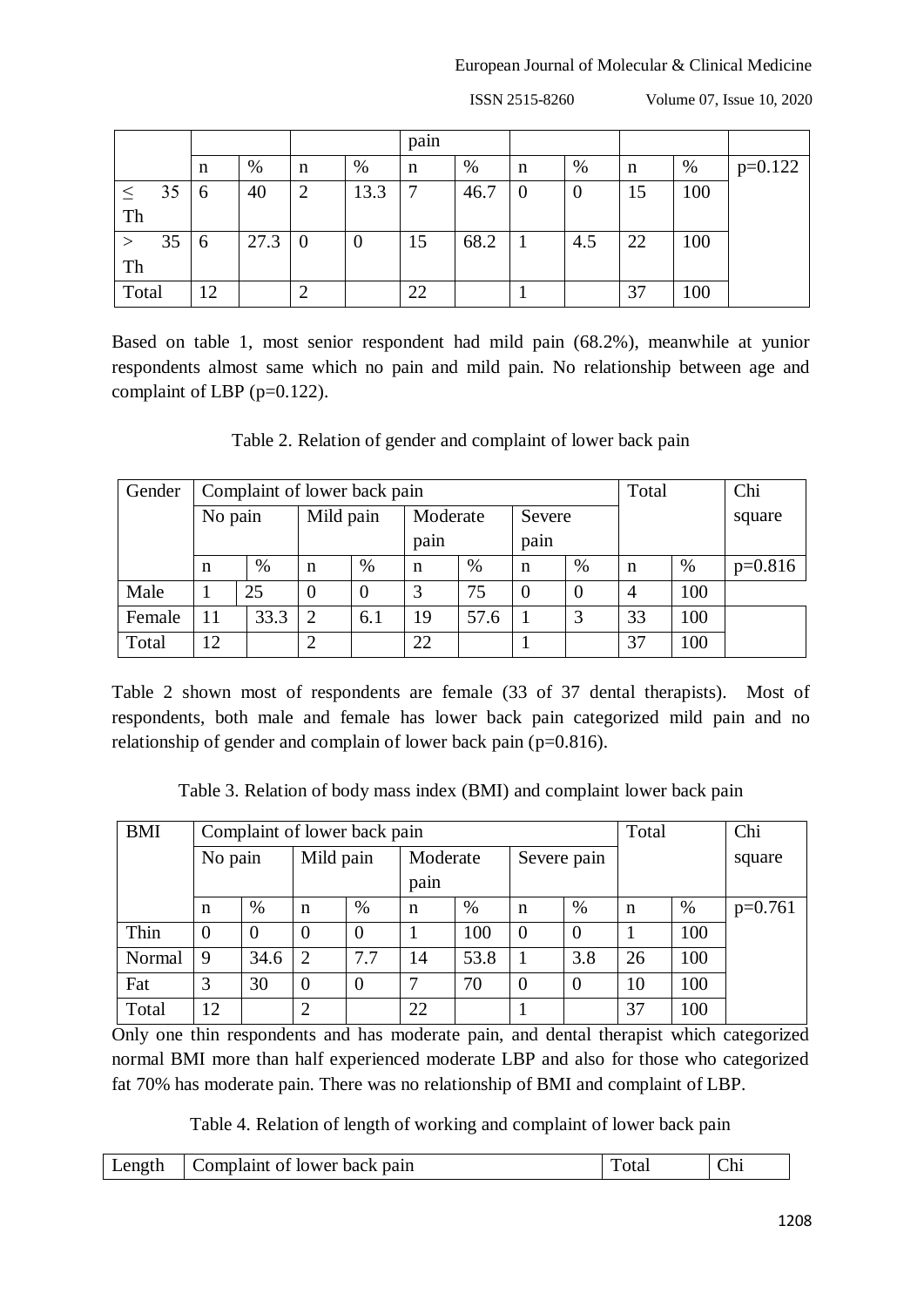| of            | No pain |      | Mild pain |      | Moderate |      | Severe   |     |    |      | square    |
|---------------|---------|------|-----------|------|----------|------|----------|-----|----|------|-----------|
| working       |         |      | pain      |      |          | pain |          |     |    |      |           |
|               | n       | %    | n         | $\%$ | n        | %    | n        | %   | n  | $\%$ | $p=0.011$ |
| $\leq$ 4 year | 6       | 85.7 |           | 0    |          | 14.3 | $\Omega$ |     |    | 100  |           |
| $>4$ year     | 6       | 20   | ി         | 6.7  | 21       | 70   |          | 3.3 | 30 | 100  |           |
| Total         | 12      |      |           |      | 22       |      |          |     | 37 | 100  |           |

ISSN 2515-8260 Volume 07, Issue 10, 2020

Table 4 showed 85.7% respondents who works less than 4 years has no pain of their lower back and only one (1) who has moderate pain. On contrary 70% of respondents who works more than 4 years has moderate LBP. There was a relationship of length of working and complaint of lower back pain.

Table 5. Relation of working position and complaint of lower back pain

| Working  |                | Total<br>Complaint of lower back pain |                |      |             |      |          |          |             |     | Chi      |
|----------|----------------|---------------------------------------|----------------|------|-------------|------|----------|----------|-------------|-----|----------|
| position | No pain        |                                       | Mild pain      |      | Moderate    |      | Severe   |          |             |     | square   |
|          |                |                                       |                |      | pain        |      | pain     |          |             |     |          |
|          | n              | %                                     | $\mathbf n$    | %    | $\mathbf n$ | %    | n        | $\%$     | $\mathbf n$ | %   | $p=0.02$ |
| High     | $\overline{2}$ | 9.5                                   | 5              | 23.8 | 13          | 61.9 |          | 4.8      | 21          | 100 |          |
| risk     |                |                                       |                |      |             |      |          |          |             |     |          |
| Low      | 11             | 68.8                                  | $\overline{2}$ | 12.5 | 3           | 18.7 | $\theta$ | $\theta$ | 16          | 100 |          |
| risk     |                |                                       |                |      |             |      |          |          |             |     |          |
| Total    | 17             |                                       | $\overline{4}$ |      | 16          |      |          |          | 37          | 100 |          |

Table 5 showed a relationship of working position and complaint of lower back pain. Dental therapist which categorized high risk the highest respondents has moderate pain (61.9%) meanwhile those who categorized as low risk most of them complaint of lower back pain as no pain (68.8%).

# **4. DISCUSSION:**

This study found more than half (56.8%) of dental therapist asrespondents have high risk of incidence LBP,slightly higher compared to research among school teachers in China which found 45.6% had risk of LBP and among KTI staff during the past 12 months was 61.4%.<sup>9</sup> Instrument used in the recents study for determining risk of LBP is REBA which two dentists watched unnoticed when the respondents work at dental clinic. Quick observation might be not precise at the time at determination, therefore more respondents found at high risk. Clinic setting and also dental unit used by dentist and dental therapist might be also not suitable for them to work properly.

Table 1 found age of dental therapist has no association with complaint of LBP, both of two group stated that they had complaint of moderate pain. Respondents has moderate pain as their activity in dental service which sometimes static and dynamic moving at quite long time. Age of respondents in recent study has no far from range, the oldest is 45 years old and the youngest is 30 years old, therefore they have no big gap at level of complaint of LBP. A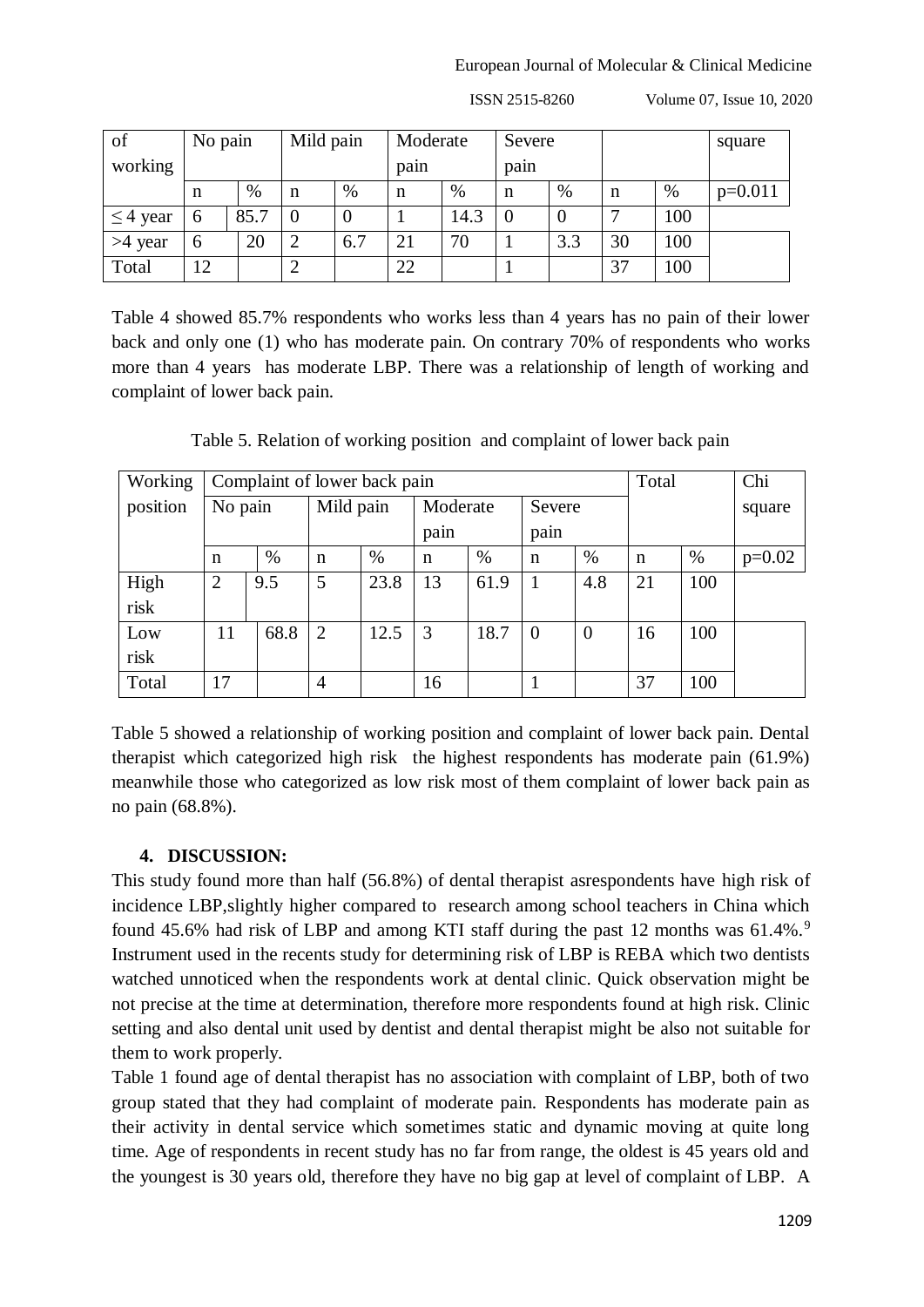ISSN 2515-8260 Volume 07, Issue 10, 2020

study found the prevalence and incidence of severe and chronic LBP increase with increase of age.<sup>10</sup> Older people aged 80 years old above has more risk 3 times compared to people with aged below 60. Older people, 60 years old above are the most age group who visit physicians for treat LBP. <sup>11</sup>Internal body organ will decline its function when aged increase.

Men and women have the same risk of experiencing low back pain until the age of 60 years, over the age of 60 women have a greater risk of experiencing low back pain because they have a greater tendency to develop osteoporosis.<sup>12</sup> Recent study have similar finding with a research at Manado which found there is no relationship between gender and complaints of low back pain in nurses in the inpatient room of  $GMIM$  Hospital.<sup>13</sup>A Spanish study found that the prevalence rates of chronic LBP among females and males aged 65 years or older were 24.2 and 12.3%, respectively.<sup>14</sup>

Another variable that is characteristic in this study is length of working, which is one of the factors can trigger emergence of muscoskeletal disorders caused by work. Workers with increased tenure will perform the same and repetitive movements. Such position can trigger tissue fatigue, in this case muscle tissue which can cause overuse, and muscle spasm. The emergence of this condition as a physiological effect of muscles to maintain or prevent further damage to a tissue, this muscle spasm is a response from the body to provide information to ourselves to end the activities carried out and immediately rest so that the body can be well maintained. In addition, a long working period will cause the disc cavity to constrict permanently and will result in spinal degeneration which will cause LBP.  $15$  Tenure causes a continuous static load, if workers do not pay attention to ergonomic factors, it will be easier to cause complaints of lower back pain.<sup>16</sup> A related research which focus on ergonomic risk and complaint of LBP at nurse which found that workers who have worked for more than 4 years have a risk of 2.755 times compared to workers with a work period of  $\leq$  4 years.<sup>17</sup>

Increased BMI can cause abdominal muscle tone to weaken,therefore the center of gravity will be pushed in front of the body and cause increase of lumbar lordosis, which in turn causes fatigue in the paravertebral muscles. When body weight increases, the spine will be compressed to accept this burdensome load, resulting in mechanical stress on the lower back. Mechanical stress that occurs for a long time can cause complaints of low back pain. Finding of this research stated that no relationship of BMI and complaint of LBP, it means that BMI is not a main factor of complaint of dental therapist in Pati Indonesia. A research with similar finding done at Pontianak, which found that no relationsip of BMI and nurse hwowotk at hospital and their complaint of LBP.<sup>18</sup>

The type of work determines the static body position at work. Workers whose work positions are not ergonomic are more likely to experience lower back pain than workers whose work positions are ergonomic. A work position which is not ergonomic will eventually cause complaints of low back pain. This work position causes a heavy postural load. If this postural load occurs for a long time, it will cause a postural strain which is a static mechanical load on the muscles. This condition will reduce blood flow to the muscles so that there is a chemical balance disorder in the muscles which leads to muscle fatigue. Static work postures include minimal movement, limited posture, and inactivity that causes a static load on the muscles. Dentists are the proffesion which has high risk relate with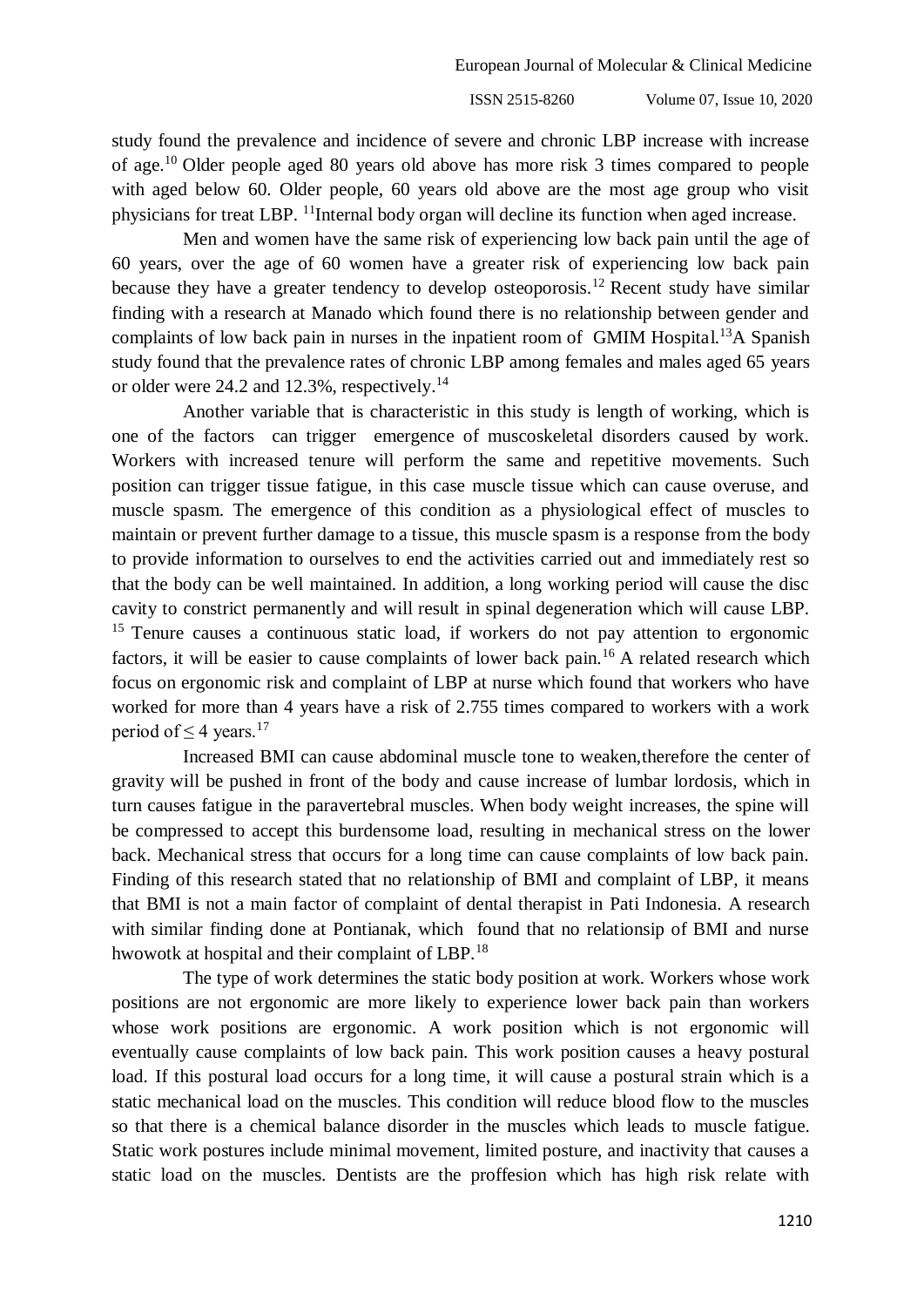ISSN 2515-8260 Volume 07, Issue 10, 2020

ergonomic position of working.<sup>19</sup> Dental therapist also has risk for incidence of LBP when they work not focus on ergonomic position. A research also found a relationship of length of work and work position with complaint of LBP at the brick press industry in Pejaten village, Tabanandistric, Bali Indonesia.<sup>20</sup>

# **5. CONCLUSIONS:**

4.1. There is no relationship of age, gender and body mass index (BMI) with complaint of LBP of dental therapist in Pati, Indonesia

4.2. There is a relationship of length of work and working position are as risk

# **6. REFFERENCE**

- [1] Natosba JJ, 2016, pengaruh posisi ergonomis terhadap kejadian low back painpada penenun songket di kampung bni 46, Jurnal Keperawatan Sriwijaya, 3 (2), 8-16, ISSN No 2355 5459
- [2] Mehra M, Hill K, Nicholl D, 2012, The burden of chronic low back pain with and without a neuropathic component: a healthcare resource use and cost analysis. *J Med Econ.*; 15(2): 245–452.
- [3] Bener A, Verjee M, Dafeeah EE, 2013*,* Psychological factors: anxiety, depression, and somatization symptoms in low back pain patients. *J Pain Res.* ; 6: 95–101
- [4] Nurmianto, 2008, Ergonomi, Konsep Dasar dan Aplikasinya. PT. Guna Widya. Surabaya
- [5] Jones G, Evans C, Hunter A, 2008, Survey of the workload of dental therapist/hygienisttherapist employed in primary care setting, *BriDennt J*, 204: 140-141
- [6] Valachi B, Valachi K: 2003, Mechanisms leading to musculoskeletal disorders in dentistry. *J Am Dent Assoc*,, 134: 1344–1350
- [7] Gaowgzeh RA, Chevidikunnan MF, Saif AA, Gendy SE, Karrouf G, Senany SA, 2015, Prelance of and risk factors for low back pain among dentists, *Journal of Physical Therapy Science*, 27(9): 2803–2806.
- [8] Diakow PR, Cassidy JD, 1984, Back pain in dentists. *J Manipulative Physiol Ther*, 7: 85–88
- [9] Yue P, Liu F, Li L: 2012, Neck/shoulder pain and low back pain among school teachers in China, prevalence and risk factors. *BMC public health.* ; 12(1): 789
- [10] Wong AYL, KArppinen J, Samartziz D, 2017, Low back pain in older adults: risk factors, management option and future directions, *Scoliosis SipnalDisord*; 12 (14), [10.1186/s13013-017-0121-3](file://///dx.doi.org/10.1186/s13013-017-0121-3)
- [11] Cypress BK. 1983, Characteristics of physician visits for back symptoms: a national perspective. *Am J Public Health*;73:389–95. doi: 10.2105/AJPH.73.4.389.
- [12] Habibie H, 2019. *Hubungan Umur, Jenis Kelamin, Masa Kerja, Dan Kebiasaan Olahraga Dengan Keluhan Musculoskeletal Disorder Pada Perawat.*Universitas Lambung Mangkurat. Banjarmasin
- [13] Umboh B, Rattu, Hilman A, 2017. *Hubungan Antara Karakteristik Individu Dengan Keluhan Nyeri Punggung Bawah Pada Perawat Di Ruangan Rawat Inap RSU GMIM Pancaran Kasih Manado.*Universitas Sam Ratulangi.